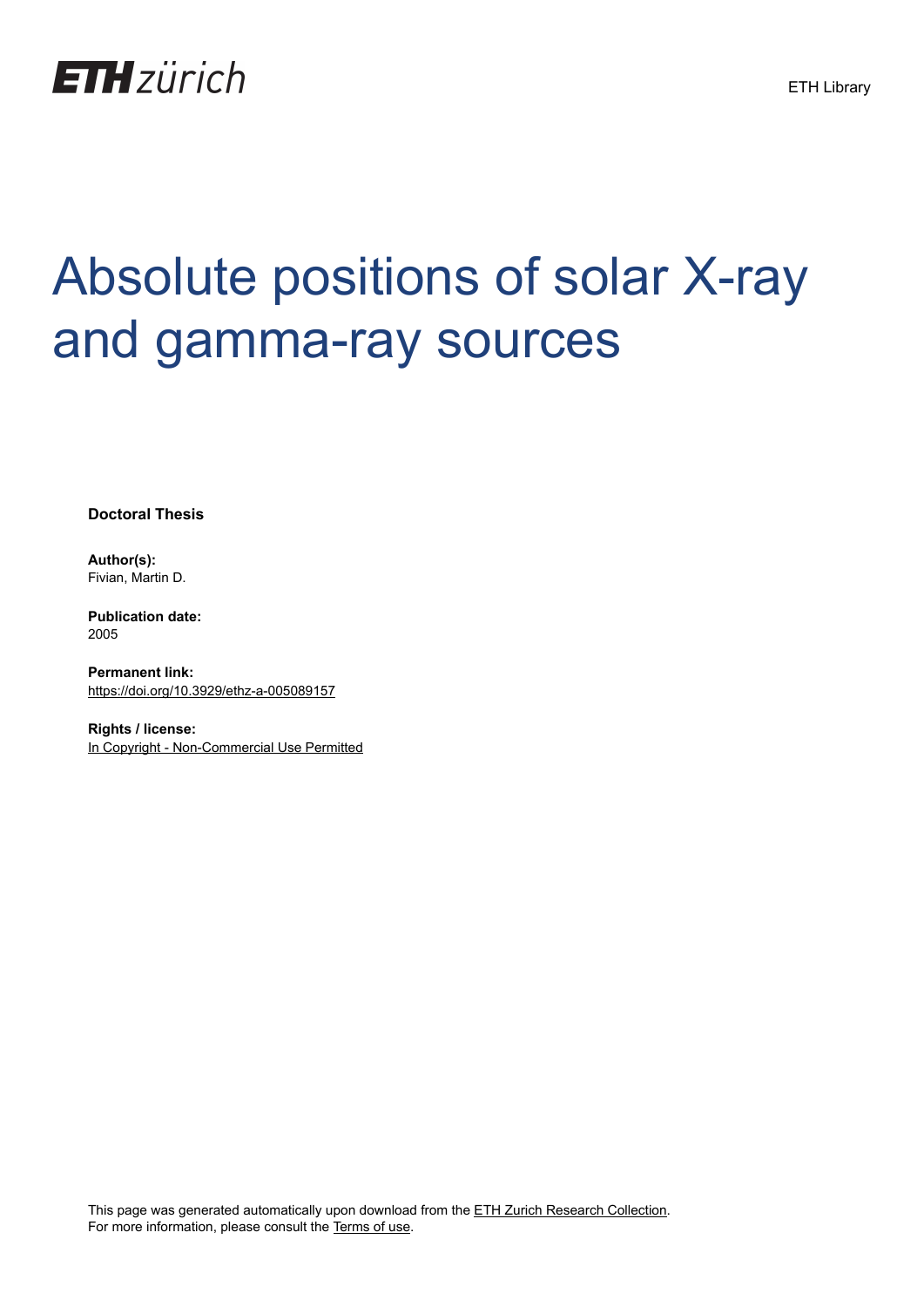Diss. ETH No. 16058

## Absolute Positions of Solar X-ray and Gamma-ray Sources

A dissertation submitted to the SWISS FEDERAL INSTITUTE OF TECHNOLOGY  $Z\ddot{\text{URICH}}$ 

> for the degree of Doctor of Natural Sciences

> > presented by

MARTIN D. FIVIAN Dipl. Phys. ETH Zürich

born August 16, 1963 citizen of Koeniz BE

accepted on the recommendation of Prof. Dr. Arnold O. Benz, examiner Dr. Alex Zehnder, co-examiner Prof. Dr. Ralph Eichler, co-examiner

2005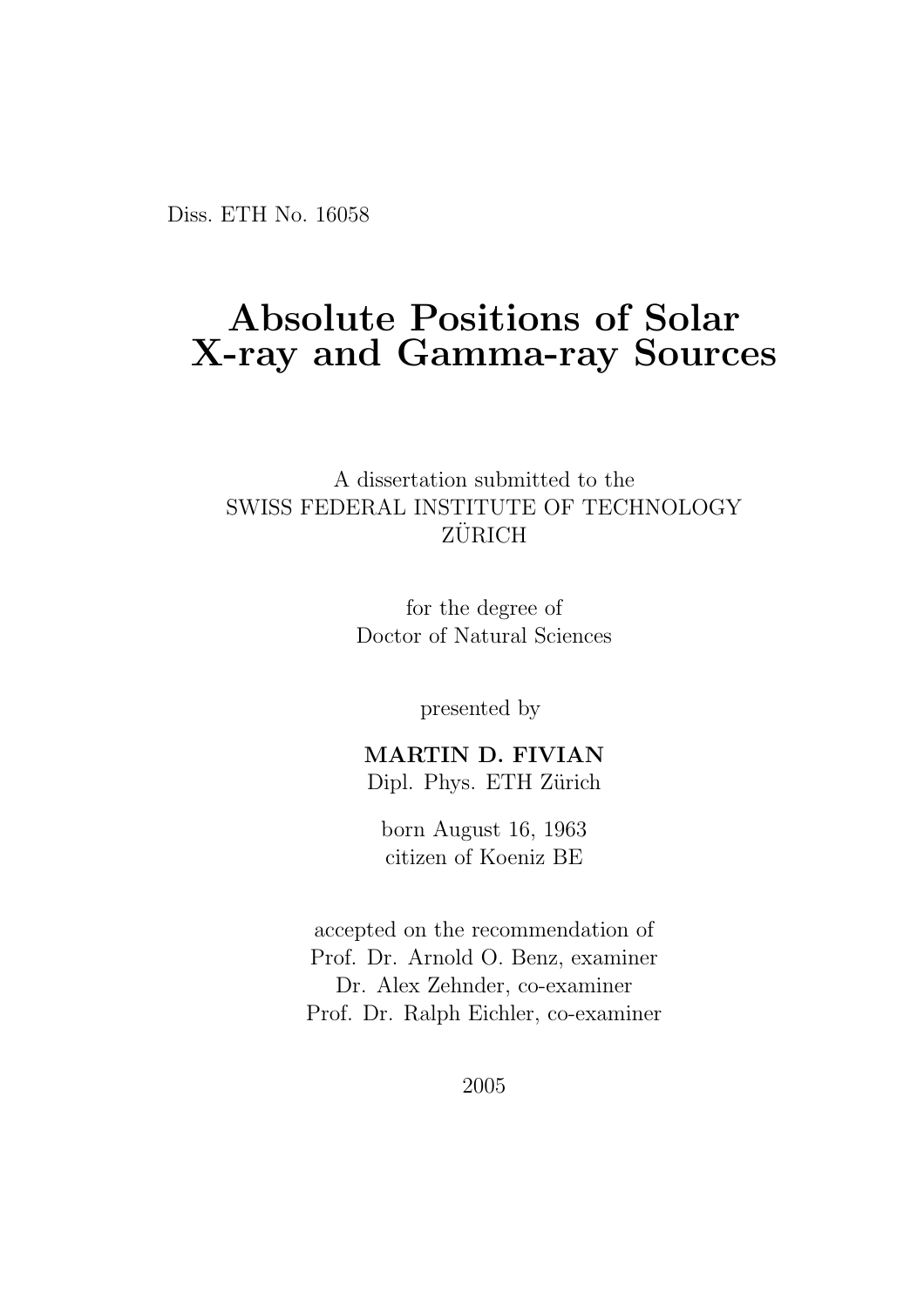## Abstract

Solar flares have first been discovered over 150 years ago and a rich and complex set of observations have been acquired since. A flare can be understood as a sudden brightening from white light to X-rays and Gamma-rays including phenoma of longer wavelength of up to 10 km. Within minutes, a huge amount of energy of up to  $10^{33}$  ergs is released and electrons are accelerated to hundreds of MeV. Yet, it is unclear how this amount of energy, which is believed to be stored in the magnetic field of the solar corona, can be released within such a short period of time and why a significant fraction of this energy appears to result in accelerated particles. The Reuven Ramaty High Energy Solar Spectroscopic Imager (RHESSI) is imaging X-ray and Gamma-ray sources with an unprecedented spatial and energy resolution providing a new access to understand particle acceleration and explosive energy release.

Solar hard X-ray bremsstrahlung from energetic electrons accelerated in the impulsive phase of a flare is observed to be primarily from the footpoints of magnetic loops. Standard magnetic reconnection models predict increasing separation of the footpoints during the flare as longer and larger loops are produced. If the reconnection process results in accelerated electrons, the hard X-ray footpoints should show this motion. The motion is only apparent; it is due to the hard X-ray emission shifting to footpoints of neighboring newly reconnected field lines. The velocity of footpoint separation reflects the rate of magnetic reconnection and should be roughly proportional to the energy deposition rate in the footpoints; and therefore, the separation of the footpoints should be roughly proportional to the total deposited energy for a given time interval.

Unlike for soft X-rays and longer wavelength emissions, focusing optics are not (yet) feasible at hard X-rays and Gamma-rays. For RHESSI, a Fouriertransform imaging technique has been implemented using nine bi-grid collimators combined with Germanium detectors mounted on a rotating spacecraft. In order to have a spatial resolution of 2.3 arc seconds (for the finest grid) and to precisely correlate with observations at other wavelengths, two precise aspect systems are implemented; the Solar Aspect System (SAS) and the Roll Angle System (RAS).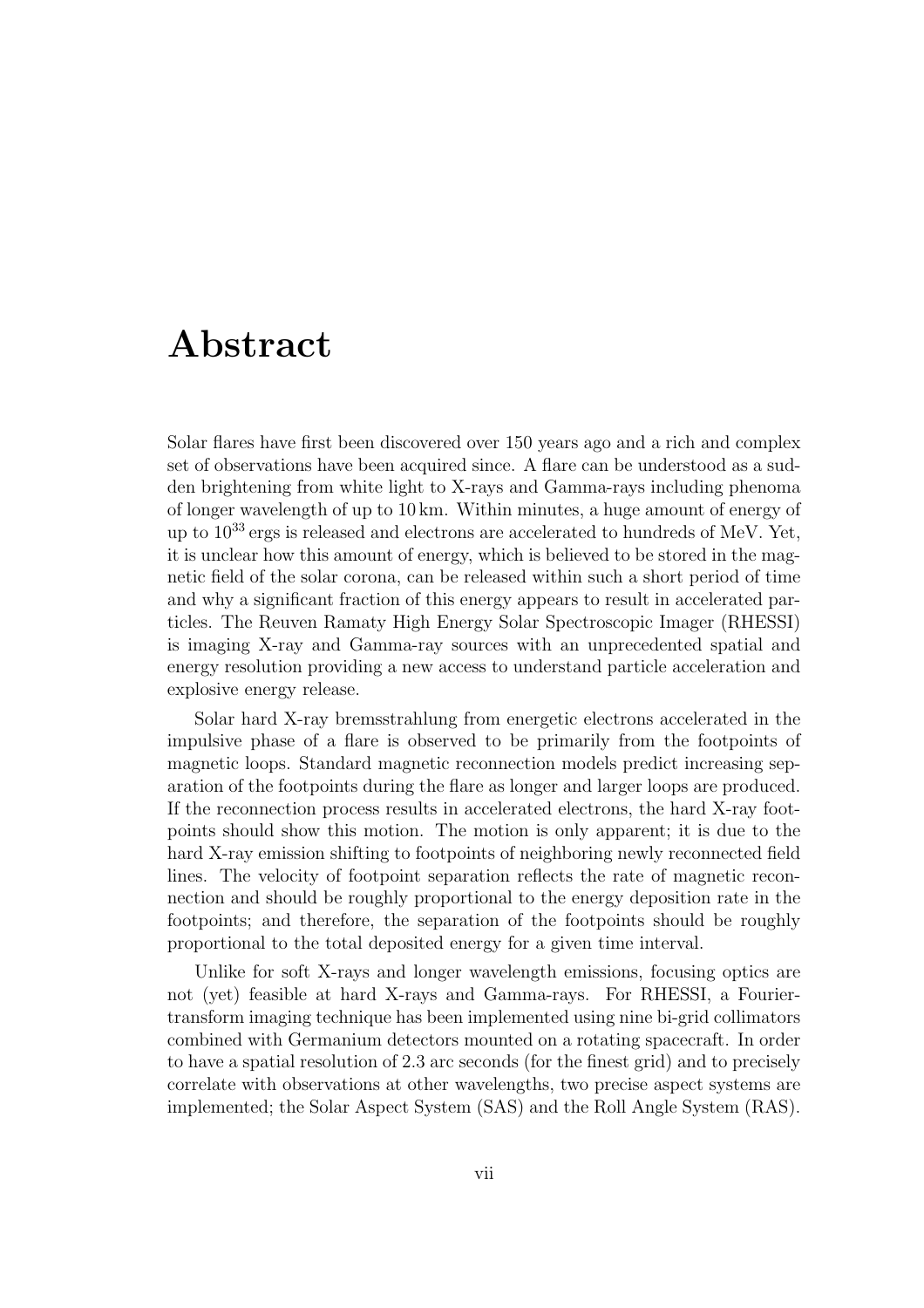The SAS yields sub-arc second knowledge of the radial pointing with respect to the sun center and the RAS provides precise knowledge on the roll angle of the rotating spacecraft. The combined SAS/RAS aspect system provides a knowledge of the absolute pointing with an accuracy of 1 arc second.

This thesis describes the design, calibration, and performance of the aspect system of RHESSI. The reconstruction of the aspect solution is presented and the measured positions of hard X-ray and gamma-ray sources are justified. For two X-class flares, the positions of the footpoints is measured as a function of time and is correlated with the total deposited energy. The implications of this correlation on the dimensional measures of the reconnection region is discussed.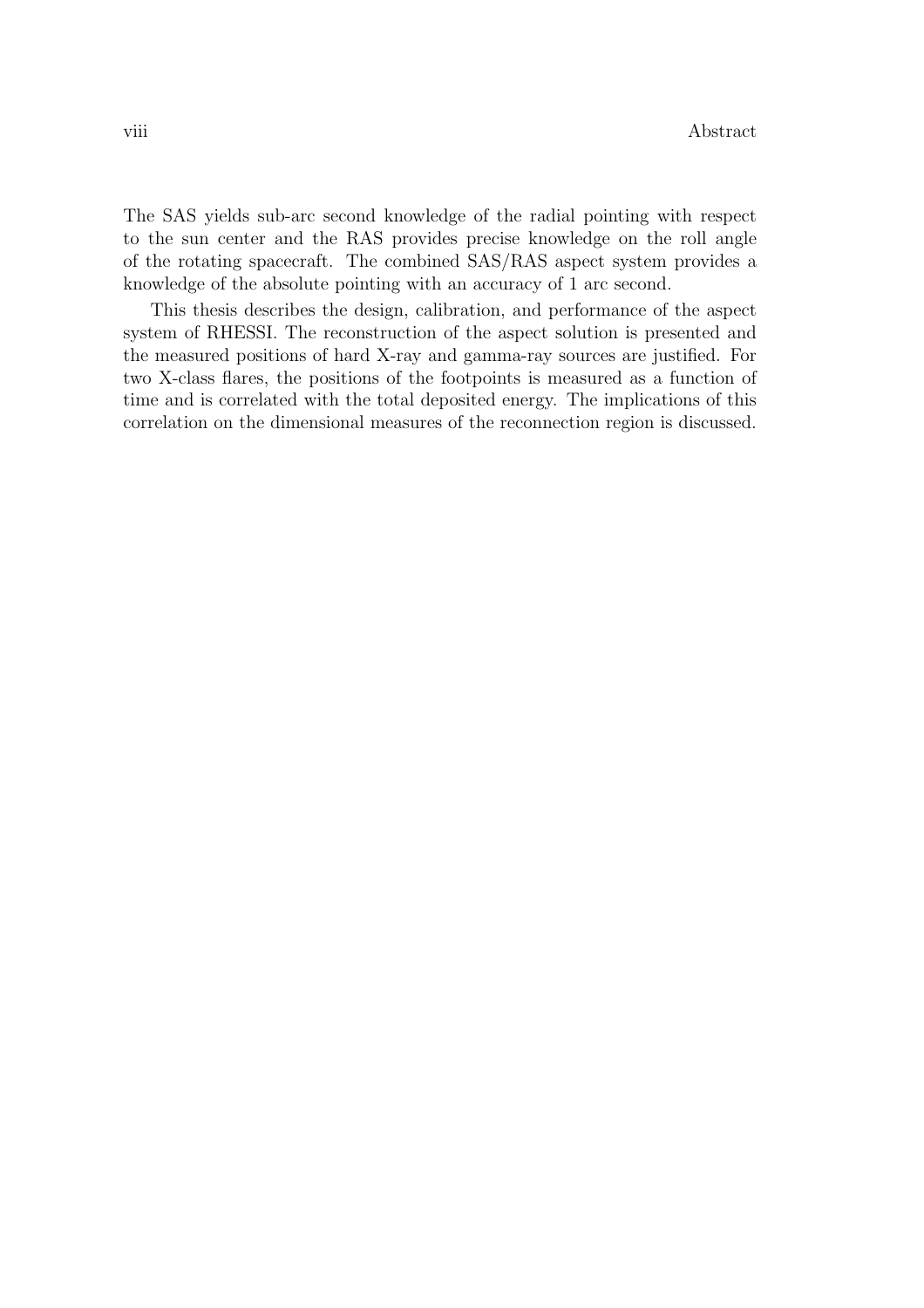## Zusammenfassung

Sonnenflares wurden bereits vor 150 Jahren entdeckt und eine reiche Fülle von Beobachtungen von grosser Komplexität wurden seither gesammelt. Ein Flare kann heute verstanden werden als eine plötzliche Intensivierung von optischem Licht bis Röntgenstrahlung und Gammastrahlung, wobei auch Phänomene von grösseren Wellenlängen von bis zu 10 km zu beobachten sind. Eine riesige Menge von Energie von bis zu  $10^{33}$  ergs wird innerhalb Minuten freigesetzt und Elektronen werden auf hunderte von MeV beschleunigt. Es ist bis heute unklar wie diese Menge von Energie, die vermutlich im magnetischen Feld gespeichert ist, innerhalb eines so kurzen Zeitraumes freigesetzt werden kann und warum ein signifikanter Teil dieser Energie in beschleunigte Teilchen umgewandelt wird. Der "Reuven Ramaty High Energy Solar Spectroscopic Imager" (RHESSI) bildet Röntgen- und Gammaquellen mit einer beispiellosen räumlichen und energetischen Auflösung ab. Dies ermöglicht einen neuen Zugang, um die Beschleunigung von Teilchen und die explosionsartige Freisetzung von Energie zu verstehen.

Solare Bremsstrahlung im Röntgenbereich, die durch beschleunigte Teilchen während der impulsiven Phase eines Flares erzeugt wird, wird hauptsächlich in den Fusspunkten von magnetischen Loops (Bögen) beobachtet. Standard Modelle von magnetischer Reconnection (eine Umkonfigurierung der magnetischen Feldlinien) sagen eine zunehmende Distanz zwischen den Fusspunkten voraus. Falls dieser Prozess der magnetischen Reconnection Teilchen beschleunigt, dann sollte eine Bewegung der Fusspunkte im Röngtenbereich beobachtet werden können. Diese Bewegung ist aber nur scheinbar. Sie rührt daher, dass sich die Röntgenemission zu benachbarten, neu verbundenen Feldlinien verschiebt. Die Geschwindigkeit der zunehmenden Distanz der Fusspunkte spiegelt die Rate der magnetischen Reconnection wider und sollte daher mehr oder weniger proportional zur Energierate sein, welche in den Fusspunkten deponiert wird. Die Distanz zwischen den Fusspunkten sollte daher eine Proportionalität zur totalen Energie zeigen, welche während eines gegebenen Zeitintervals deponiert wird.

Im Gegensatz zur weichen Röntgenstrahlung und Strahlung von grösseren Wellenlängen können harte Röntgen- und Gammastrahlung (noch) nicht mit